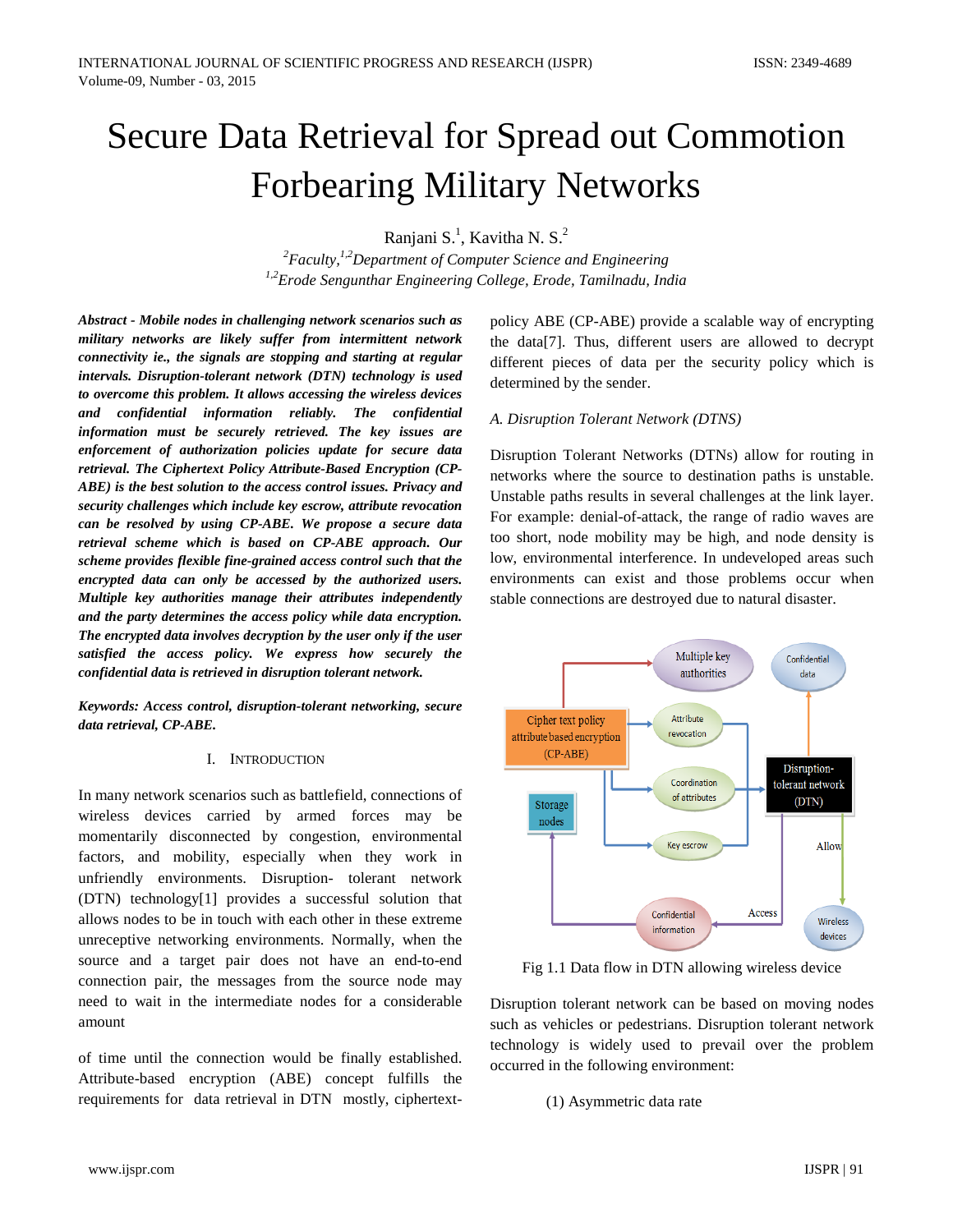- (2) Long delay
- (3) Intermittent connectivity
- (4) High Error rate

In many application DTN technology is used. Mainly in military and intelligence DTN is used for wireless communication, monitoring. DTN supports interoperability of other networks by accepting long disruptions and delays within the networks.

## *B. Ciphertext Policy Attribute-Based Encryption (CP-ABE)*

Ciphertext policy Attribute-based Encryption (CP-ABE) is a public-key cryptography that was planned to determine the exact problem of fine-grained access control on mutual data in one-to-many connections. CP-ABE provides a way of encrypting the data such that an encryptor specifies the access policy. The user must satisfy the access policy in order to decrypt the data. In CP-ABE scheme, each user have a private key, associated with set of attributes which describing the user and a encrypted cipher text. It specifies an access policy over attributes. At present, the only method for enforcing those policies is to utilize a trusted server to store the data. On the other hand, if the trusted server storing the confidential data is compromised, then the data is not confidentiality. This work presents a system for complex access control on the data which is encrypted that call Ciphertext Policy Attribute-Based Encryption (CP-ABE). By using this technique the data which is in encrypted form can be kept confidential even if the data stored in the server is compromised, this method is mainly secure against collusion attacks.

## II. SYSTEM MODEL

In this paper, we propose secure data retrieval using ciphertext policy attribute-based encryption in distributed military networks based on the user attributes. The forward and backward secrecy of the data can be reduced by attribute revocation. Encryptors determine a fine-grained access policy for the decryptor[8]. By performing 2PC (two-party communication) protocol the key issuing protocol generates the key and issue it among the key authoritites. The access policy defined by the must be satisfied by the user to decrypt the confidential data. The main trouble is in conditions of security. The soldiers may modify their attributes usually for ex., soldiers may move from one place to another and the attributes might be changed. The attributes of the soldier must be regularly updated. This is not easy in ABE because each attribute is shared by multiple users.

## *A. System Architecture*

In this part, we illustrate the entire system architecture and its security model.



Fig 2.1 Architecture of secure data retrieval for spread out commotion forbearing military networks

# *B. System Description*

Fig 2.1 shows the architecture of secure data retrieval for spread out commotion forbearing military networks. The system architecture consists of the following entities.

- 1. Key Authorities: Key authorities consists of central authority and multiple local authority[6]. Key authorities are responsible for generating the keys. We made an assumption that the connection is secure in between the central authority and each local authority and the connections are reliable. It well improves the security and preventing from unauthorized user enters into the network.
- 2. Storage node: Storage node stores all the data from the sender. The users has right to use the data from the storage node. Storage node is to be not fully-trusted. Storage node can get the data without traffic and also transmit the data in less time.
- 3. Store-carry and forward: For ease of sharing or for reliable delivery to users, the commander wishes to store confidential messages or data into the external data storage node in the hostile environments.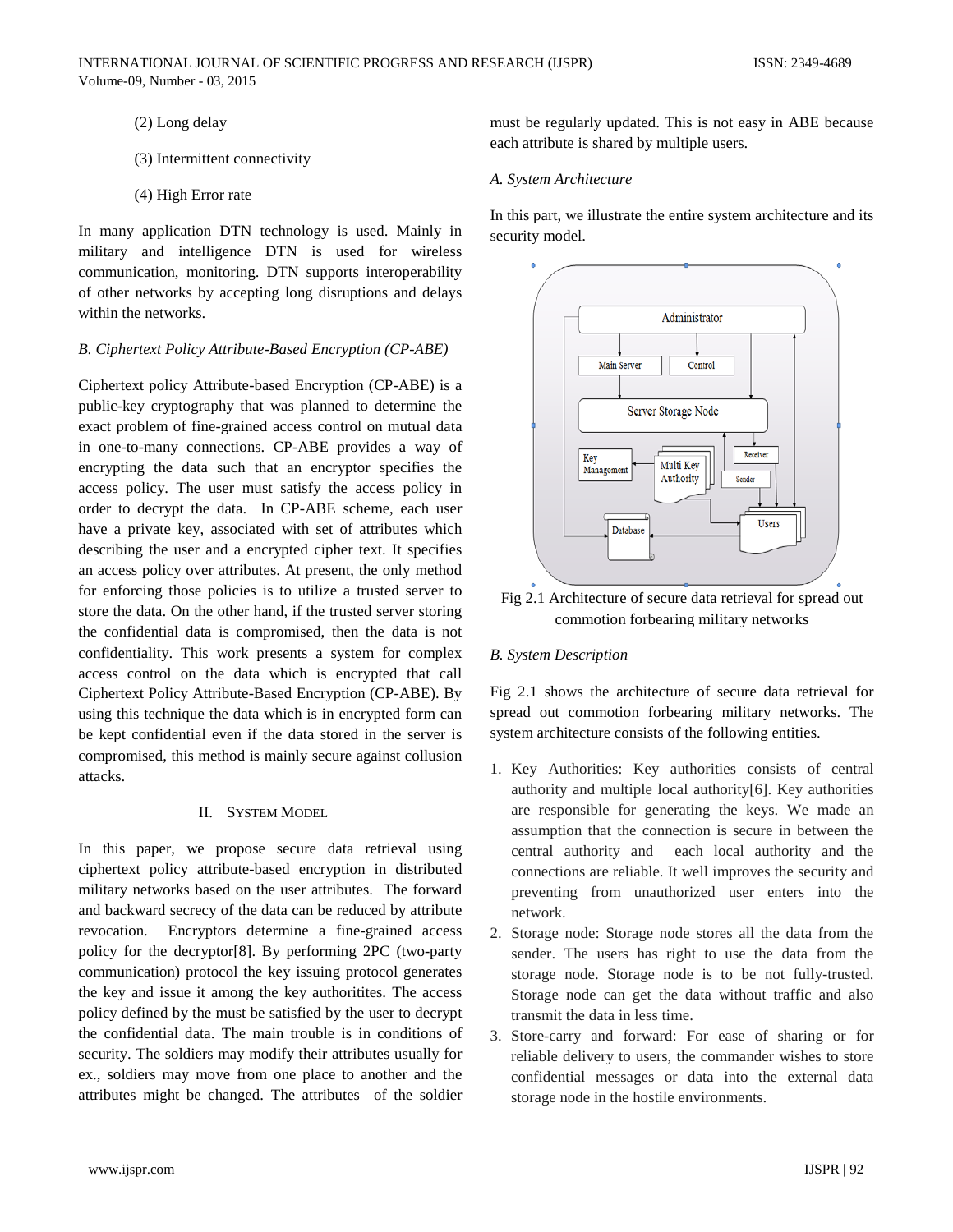- 4. Distributed User: Here there is decentralized network. Each user has rights to use the data from any user[9]. The secret data can be accessed quickly and consistently. Thus the scalability and protection can be improved.
- 5. Analysis: This entity shows the development of overall process in two-party communication protocol for sharing the confidential data. It shows the size of the confidential data and the time it delivers to the corresponding users accurately.

## III. PREVIOUS WORK

# J**. Bethencourt, A. Sahai, and B. Waters(2007)** proposed **Ciphertext policy attribute based encryption**

In several distributed systems a user hold only be able to access data if a user posses a certain set of credentials or attributes. However, if any server storing the data is compromised, then the secret of the data will be compromised. To overcome this problem, a technique called Ciphertext-Policy Attribute-Based Encryption was proposed[2]. The cpabe package, which has been made available on the web under the General Public License. The functioning was done using the Pairing Based Cryptography (PBC) library. This cpabe toolkit provides four command line tools:

- cpabe-setup which generates a public key and a master key.
- cpabe-keygen where a master key is given and it generates a private key for a set of attributes.
- cpabe-enc where a public key is given and it encrypts a file under an access tree specified in a policy language.
- cpabe-dec where a private key is given and it decrypts a file.

# **M. Chase (2007)** proposed **Multi authority attribute based encryption**

Each user is identified by a unique personality string. An Attribute Based Encryption scheme (ABE), is a scheme in which each user is identified by a set of attributes, and some of those attributes is used to determine the decryption ability for each ciphertext. Single authority attribute encryption was used[3]. SW technique allows multi-authority attribute based encryption. This scheme allows any polynomial number of independent authorities to monitor attributes and distribute secret keys. This scheme can tolerate an arbitrary number of

corrupt authorities. SW scheme is in which a sender can encrypt a message specifying an attribute set and a number d so that only a recipient who has at least dk of the given attributes can decrypt the message. This technique allow the sender to specify for each authority k a set of attributes monitored by that authority and a number dk so that the message can be decrypted only by a user who has atleast dk of the given attributes from every authority. The technique used required that every user have some kind of a global identifier (GID). It require only two properties from this:

- No user can claim another user's identifier
- All authorities can authenticate a user's identifier.

# **S. Yu, C. Wang, K. Ren, and W. Lou (2010)** proposed **Attribute based data sharing with attribute revocation**

Ciphertext-Policy Attribute Based Encryption (CP-ABE) is a promising cryptographic primitive for fine-grained access control for data sharing. In CP-ABE, each user is associated with a set of attributes and data are encrypted with access structures based on attributes. A user is capable to decrypt a ciphertext if and only if his attributes satisfy the ciphertext access structure. To secure the confidential data they use the technique called Proxy Re-Encryption (PRE) technique[13]. A Proxy Re-Encryption Technique scheme allows the proxy, using the proxy re-encryption key, to convert ciphertexts under public key pka into cipher- texts under public key pkb and vise versa.

This scheme is composed of 7 algorithms: Setup, Encryption, KeyGeneration, ReKeyGeneration, ReEncryption, ReKey, and Decreption. Setup, KeyGeneration, and ReKeyGeneration are performed by the authority while ReEncryption and ReKey are executed by proxy servers. Encryption and Decryption are called by encryptors and decryptors respectively.

Whenever an attribute revocation event occurs, the authority redefines the master key components for involved attributes. For this purpose, the authority generates proxy rekey's for updated master key mechanism[13]. Using these proxy rekey's, the proxy servers are able to securely update user secret keys. The proxy re-key's also allow the proxy servers to re-encrypt existing ciphertexts stored on them. The main advantage of this scheme is that it places minimal load on authority upon attribute revocation events.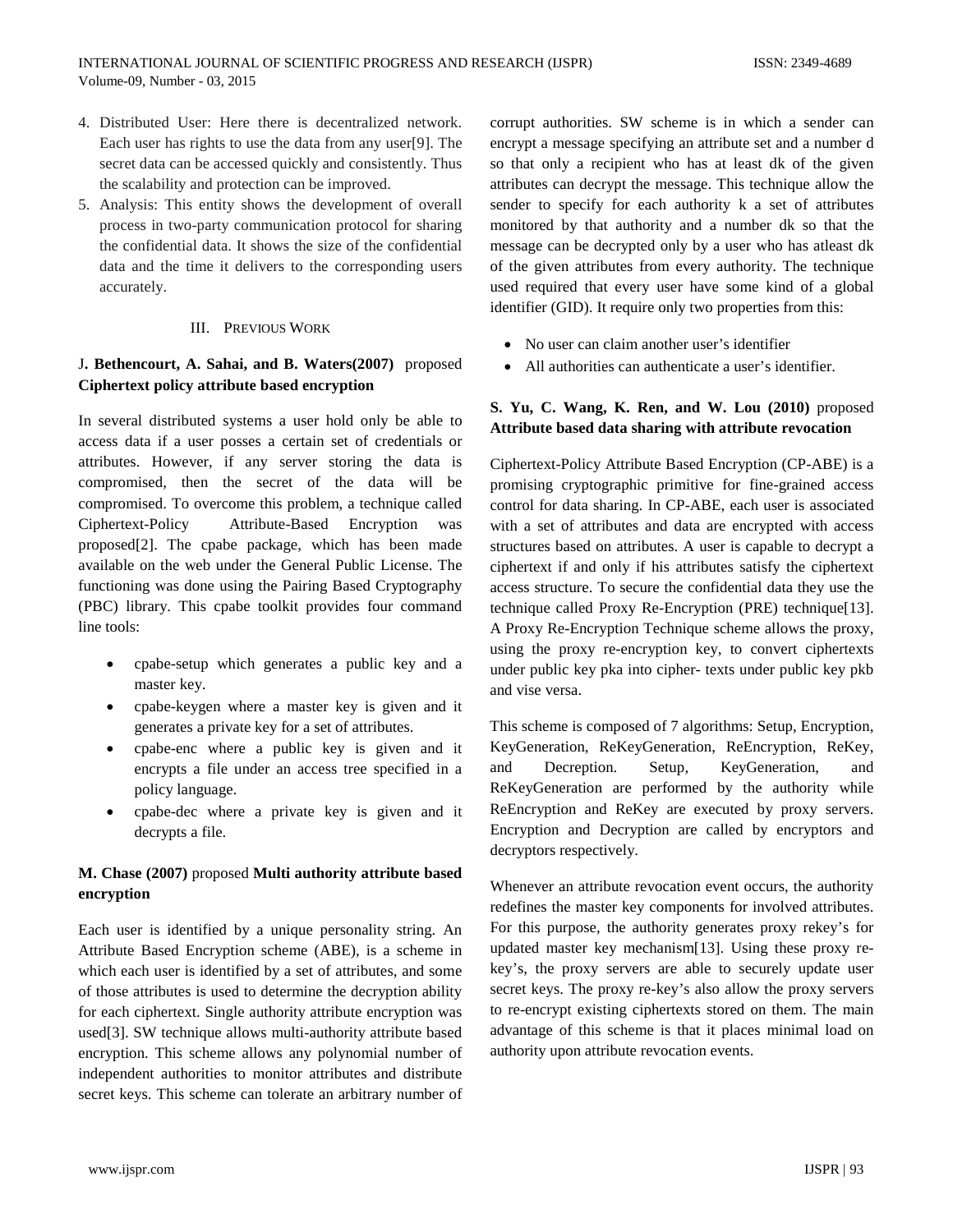# **S. Roy and M. Chuah (2009)** proposed **Secure data retrieval based on ciphertext policy attribute based encryption system for the DTNs**

Mobile node in some network scenarios suffer from intermittent connectivity and frequent partitions. Disruption Tolerant Network (DTN) technologies are designed to enable nodes in such environments to communicate with one another. It has privacy

challenge as attribute revocation. Revocation is even more challenging in attribute-based systems. Each attribute probably belongs to multiple different users, whereas in traditional systems public/private key pairs are uniquely associated with a single user. To overcome this problem an access control method which is based on the Ciphertext Policy Attributed-Based Encryption (CP-ABE) approach was proposed[11].

It provides two unique features:

- The integration of dynamic attributes<sup>[4]</sup> whose value may change over time
- The revocation feature

In a CP-ABE scheme, each user is associated with a set of attributes based on which the user's private key is generate. Under an access policy the contents are encrypted. If a user join or leave, then the attribute of the user must be added or revoked accordingly. Thus it prevents revoked user to access the confidential data and new user can access the data easily.

In military networks the information sent between the commander and the soldiers are confidential. If the confidential data are accessing by the unauthorized users then it leads to high delay and intermittent connectivity. Each one having the separate access policy and the access control. CP-ABE is a promising cryptographic solution to the access control issues. It includes several security and privacy challenges such as attribute revocation, keyescrow and coordination of attributes.

In Ciphertext Policy Attribute-Based Encryption (CP*-*ABE), each user is associated with a set of attributes and data are encrypted with access policies on attributes. Existing ABE schemes depending on a single key authority suffer from the key escrow problem [11]. Each algorithm has its own advantage and disadvantages.

The problems are summarized as follows:

- Threat to the data confidentiality or privacy.
- Hard to define fine-grained access policies.
- Required increased protection of confidential data.

#### IV. PROPOSED METHODOLOGY

In existing system, Attribute Based Encryption is used in Disruption Tolerant Network. The problem of applying ABE to DTN introduces several security and privacy challenges. Since some users may change their attributes at some point, key revocation for each attribute is necessary in order to make system secure. Since each attribute is conceivably shared by multiple users. There is a threat to confidential data and hard to define fine-grained access policy. While transferring the confidential data from sender to receiver it has increased high delay because of easy spreading of unauthorized access. So this system requires more protection and security.

In proposed system, an exclusive mechanism was developed, that can effectively gives more protection on confidential data. A new technique called Extended Ciphertext-Policy Attribute Based Encryption is designed to give more security on confidential data, which is transferred in military environment. Key authority generates the key by using anyone of their information. Multiple key authorities manage their attributes independently. Each attribute key of a user can be updated individually and immediately. The commander and the soldier receive the data by giving the public and private key. It will give fine grained access policy. It prevent unauthorized user to access the confidential data. We provide a multiauthority CP-ABE scheme for secure data retrieval in decentralized DTNs. Each local authority issues partial personalized and attribute key components to a user by performing secure 2PC protocol with the central authority. Each attribute key of a user can be updated individually and instantaneously. Thus, the scalability and protection of the data can be enhanced in the proposed scheme. Communicate with every user in network.

The key generation consists of local authority who generates key to the user and the central authority who generates key for the local authority. The user key has one personal key and multiple attribute keys. Each user has unique personal key to avoid the collusion attack among the other users. Here two-party communication (2PC) protocol is used to avoid the key escrow problem so that any of the user cannot determine the key components of any individual user. The local and central authority is responsible for the personal key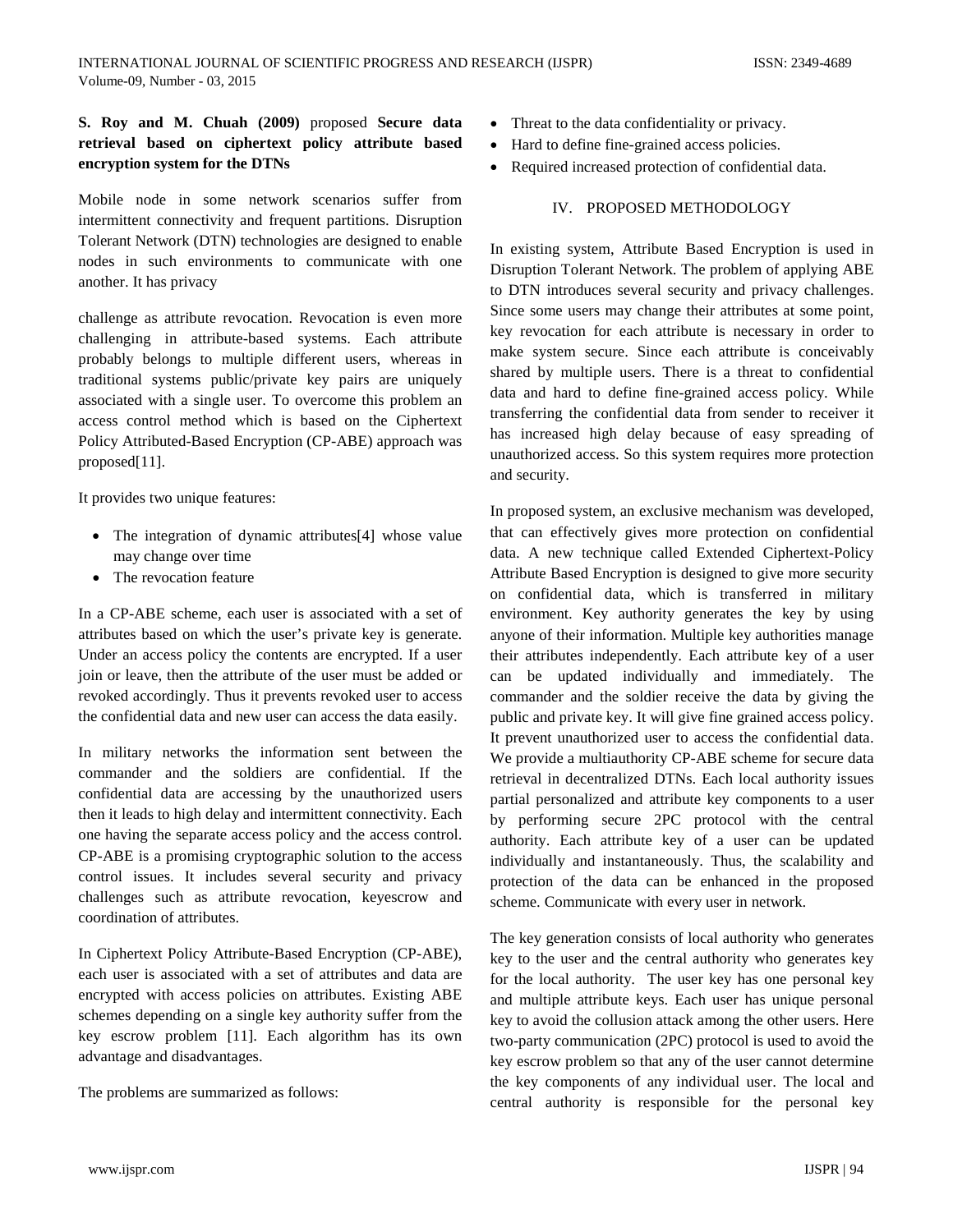generation. The central authority authenticate a user and select random exponent value x1......xn where x is random number for local authority. This value is unique and personal key for the user.

The attribute key generation is done only after setting the personal key component. Using the parameter received from the central authority, the local authority generates the key for the user. The secret key for each user is calculated as:

$$
SK = M = g^{((x1 + \ldots + xn) + p)/n}
$$

Where  $x1 + ... + xn$  is the random number chosen by the central authority for every local authority. Using this, the cost for communication between tow nodes is very low. So it overhead the communication cost during the updating of the key.

Encryption: When the sender sends the confidential on the network it must by encrypted with the secret key and convert the plain test into ciphertext so that it must be protected from unauthorized users to access the data even if the storage node is compromised. The encryption is done by using the message M, private key PK of each local authority. After encrypting the data, the encrypted data is stored in the storage node.

If any of the user send the request to the storage node for encrypted data, it checks the user and if the user is validated then the encrypted data sends to the requested user.

Decryption: After getting the ciphertext from the storage node the user able to decrypt the confidential data which is in encrypted form by using the user's secret key. For decryption it has the encrypted data that is cipher text CT, secret key SK and node x. The user can able to decrypt the data if he satisfies the access structure.

Store carry and forward: This is an entity who owns confidential messages or data (e.g., a commander) and wishes to store them into the external data storage node for ease of sharing or for reliable delivery to users in the extreme networking environments. A sender is responsible for defining (attribute based) access policy and enforcing it on its own data by encrypting the data under the policy before storing it to the storage node.

If a user possesses a set of attributes satisfying the access policy of the encrypted data defined by the sender, and in any of the attributes is not revoked, then he will be capable to decrypt the ciphertext and obtain the data.

Key update and Revocation: The key should be updated to avoid the user by accessing the previous data. When a user send a join request or leave request for group the key update procedure is launched. When a user send a request to access the confidential data the storage node responds with the newly updated key.

## V. SIMULATION/EXPERIMENTAL RESULTS

At any time the users can be revoked before the revocation time. Even though the user drop any attribute or hold it he can access the confidential data with other some valid attributes which satisfying the access policy. The confidential data would be protected by resolving the key escrow problem. The communication cost can be calculated for encrypting and decrypting the data. By using the attribute group key distribution protocol the key is indefinitely secure. Since the storage node is not trusted the multiple key authorities are also no longer trusted.



Fig 5.1 Analysis of each user in a group



If the user cannot satisfy the access policy then he cannot able to access the confidential data during the decryption process. Though the storage node manages the attribute key